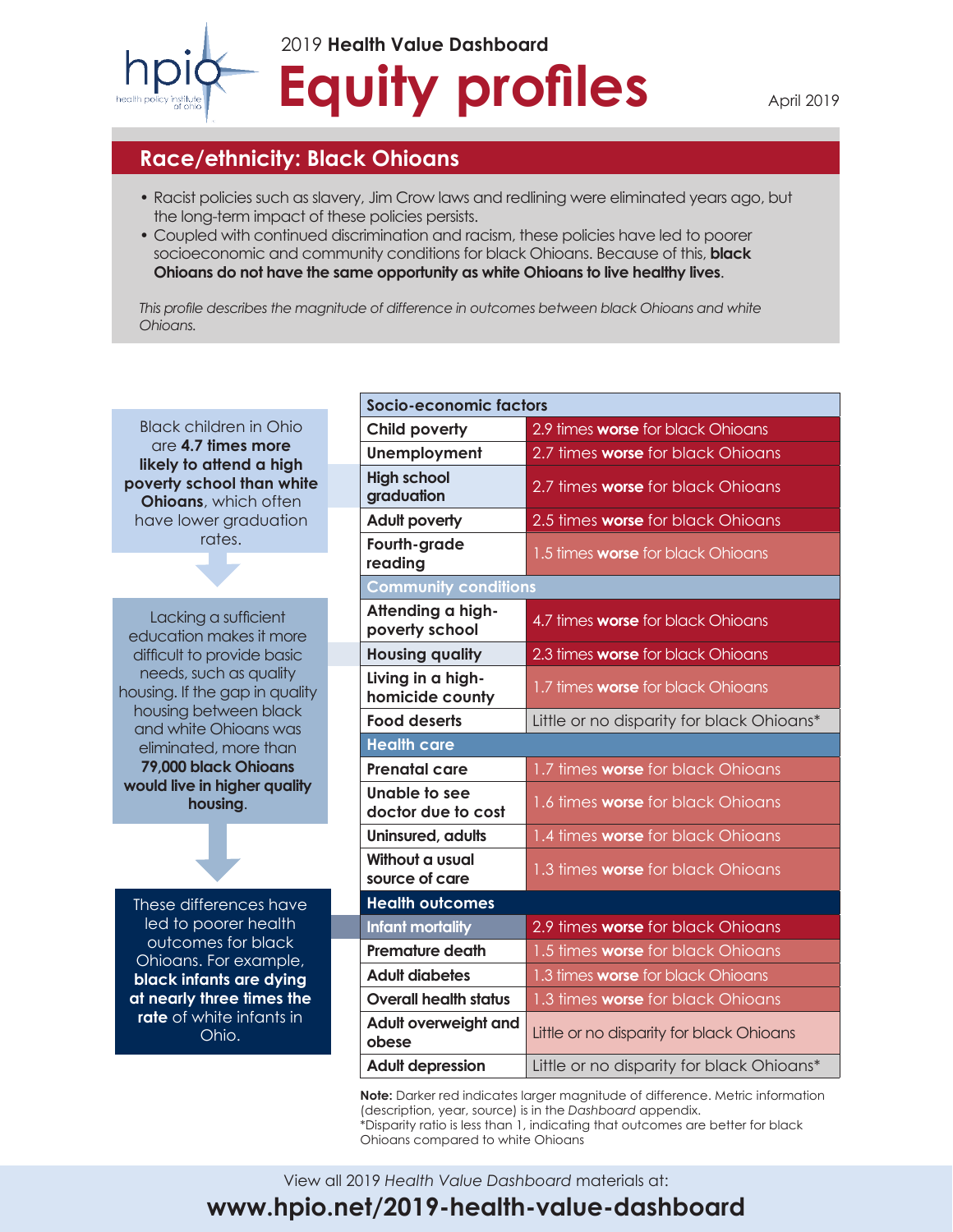

### **Race/ethnicity: Hispanic/Latinx Ohioans**

- Research suggests that Hispanic/Latinx people have better health than non-Hispanic whites at the start of their migration to the U.S. due to stronger social networks and lower smoking rates, among other factors.<sup>1</sup>
- However, as longevity in the U.S. increases, the Hispanic/Latinx community faces many of the same barriers as other minority groups such as poorer socioeconomic and community conditions, racism and discrimination. As a result, the health advantage for the Hispanic/Latinx community in the U.S. is shrinking, and **Hispanic/Latinx people face potential for negative trends in health outcomes**.

*This profile describes the magnitude of difference in outcomes between Hispanic/Latinx Ohioans and white Ohioans.*

|                                                                                |                                      | Socio-economic factors                       |  |
|--------------------------------------------------------------------------------|--------------------------------------|----------------------------------------------|--|
|                                                                                | <b>High school</b><br>graduation     | 2.2 times worse for Hispanic Ohioans         |  |
| Hispanic children are 2.1                                                      | <b>Child poverty</b>                 | 2.1 times worse for Hispanic Ohioans         |  |
| times more likely to live<br>in poverty compared to<br>white children in Ohio. | <b>Adult poverty</b>                 | 2 times worse for Hispanic Ohioans           |  |
|                                                                                | <b>Unemployment</b>                  | 1.7 times worse for Hispanic Ohioans         |  |
|                                                                                | Fourth-grade<br>reading              | 1.3 times worse for Hispanic Ohioans         |  |
|                                                                                | <b>Community conditions</b>          |                                              |  |
|                                                                                | Attending a high-<br>poverty school  | 3 times worse for Hispanic Ohioans           |  |
|                                                                                | <b>Housing quality</b>               | 1.8 times worse for Hispanic Ohioans         |  |
| With nearly three times the                                                    | Living in a high-<br>homicide county | 1.3 times worse for Hispanic Ohioans         |  |
| uninsured rate as white                                                        | <b>Food deserts</b>                  | Little or no disparity for Hispanic Ohioans  |  |
| Ohioans, Hispanic/Latinx                                                       | <b>Health care</b>                   |                                              |  |
| Ohioans face additional<br>barriers to health care                             | <b>Uninsured, adults</b>             | 2.8 times worse for Hispanic Ohioans         |  |
| such as language, cultural<br>differences and status in                        | Without a usual<br>source of care    | 2.3 times worse for Hispanic Ohioans         |  |
| the county.                                                                    | Unable to see doctor<br>due to cost  | 1.8 times worse for Hispanic Ohioans         |  |
|                                                                                | <b>Prenatal care</b>                 | 1.6 times worse for Hispanic Ohioans         |  |
| These barriers contribute                                                      | <b>Health outcomes</b>               |                                              |  |
| to Hispanic infants dying                                                      | Infant mortality                     | 1.4 times worse for Hispanic Ohioans         |  |
| $at 1.4$ times the rate of<br>white infants in Ohio.                           | <b>Overall health status</b>         | 1.3 times worse for Hispanic Ohioans         |  |
|                                                                                | <b>Adult overweight</b><br>and obese | Little or no disparity for Hispanic Ohioans  |  |
|                                                                                | <b>Adult depression</b>              | Little or no disparity for Hispanic Ohioans  |  |
|                                                                                | <b>Adult diabetes</b>                | Little or no disparity for Hispanic Ohioans* |  |
|                                                                                | <b>Premature death</b>               | Little or no disparity for Hispanic Ohioans* |  |
|                                                                                |                                      |                                              |  |

**Note:** Darker red indicates larger magnitude of difference. Metric information (description, year, source) is in the *Dashboard* appendix. \*Disparity ratio is less than 1, indicating that outcomes are better for Hispanic/Latinx Ohioans compared to white Ohioans

1. Scommegna, Paola. "Exploring the Paradox of U.S. Hispanics' Longer Life Expectancy." Population Reference Bureau,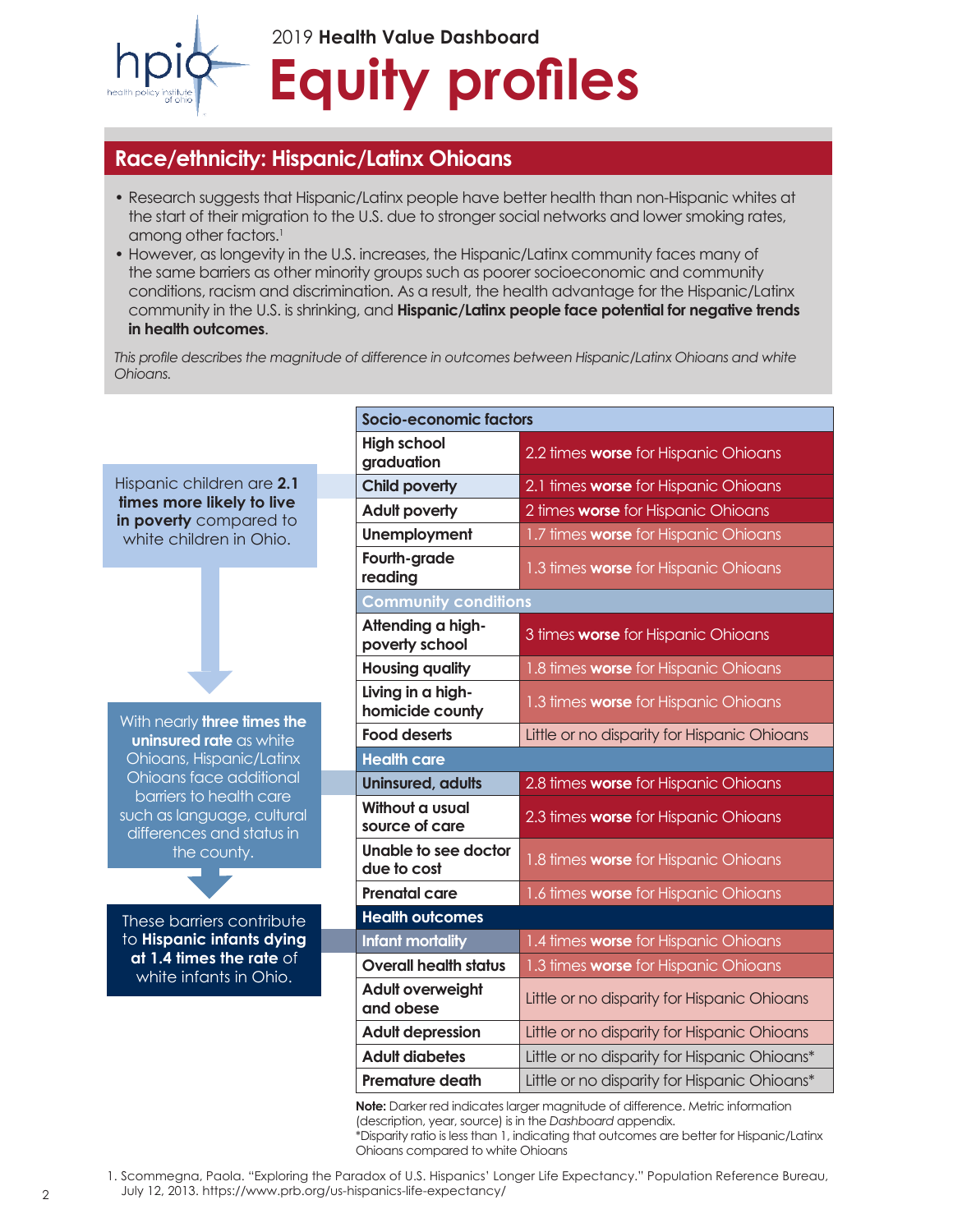

### **Education and income**

- Post-secondary education lays the foundation for positive employment outcomes and higher earnings over a person's lifetime.
- Having a sufficient income is critical for covering basic needs, such as housing, food, transportation, child care and health care. Because of this, **Ohioans with less than a high school degree do not have the same opportunity to provide for their families or live healthy lives as Ohioans with a college degree**.

*This profile describes the magnitude of difference in outcomes between Ohioans with less than a high school*  education and Ohioans with college degrees. When educational attainment data is not available, the *difference in outcomes between low-income and high-income Ohioans is displayed.*

Ohioans with less than a high school education are **six times more likely to be unemployed than** Ohioans with college degrees.

Employment provides many benefits, including higher income and access to health insurance coverage. Ohioans with less than a high school education are **6.6 times more likely to be uninsured** compared to those with college degrees.

If the gap in outcomes between Ohioans with less than a high school degree and those with a college degree was eliminated, **more than 320,000 Ohioans** would report having better overall health status.

| Socio-economic factors              |                                                                           |  |  |  |
|-------------------------------------|---------------------------------------------------------------------------|--|--|--|
| <b>Adult poverty</b>                | 7.2 times worse for people with less than<br>high school education        |  |  |  |
| <b>Unemployment</b>                 | 6 times worse for people with less than<br>high school education          |  |  |  |
| <b>High school</b><br>graduation    | 3.5 times worse for people with low<br>incomes                            |  |  |  |
| Fourth-grade reading                | 1.7 times worse for people with low<br>incomes                            |  |  |  |
| <b>Community conditions</b>         |                                                                           |  |  |  |
| <b>Housing quality</b>              | 3.7 times worse for people with less than<br>high school education        |  |  |  |
| <b>Food deserts</b>                 | 3.1 times worse for people with low<br>incomes                            |  |  |  |
| <b>Health care</b>                  |                                                                           |  |  |  |
| Uninsured, adults                   | 6.6 times worse for people with less than<br>high school education        |  |  |  |
| <b>Prenatal care</b>                | 3.3 times worse for people with less than<br>high school education        |  |  |  |
| Unable to see doctor<br>due to cost | 2.2 times worse for people with less than<br>high school education        |  |  |  |
| Without a usual<br>source of care   | 1.5 times worse for people with less than<br>high school education        |  |  |  |
| <b>Health outcomes</b>              |                                                                           |  |  |  |
| <b>Overall health status</b>        | 5 times worse for people with less than<br>high school education          |  |  |  |
| Infant mortality                    | 2.5 times worse for people with less than<br>high school education        |  |  |  |
| <b>Adult diabetes</b>               | 2 times worse for people with less than<br>high school education          |  |  |  |
| <b>Adult depression</b>             | 2 times worse for people with less than<br>high school education**        |  |  |  |
| Adult overweight and<br>obese       | Little or no disparity for people with less<br>than high school education |  |  |  |

**Note:** Darker red indicates larger magnitude of difference. Metric information (description, year, source) is in the *Dashboard* appendix. \*\* Shading based on unrounded value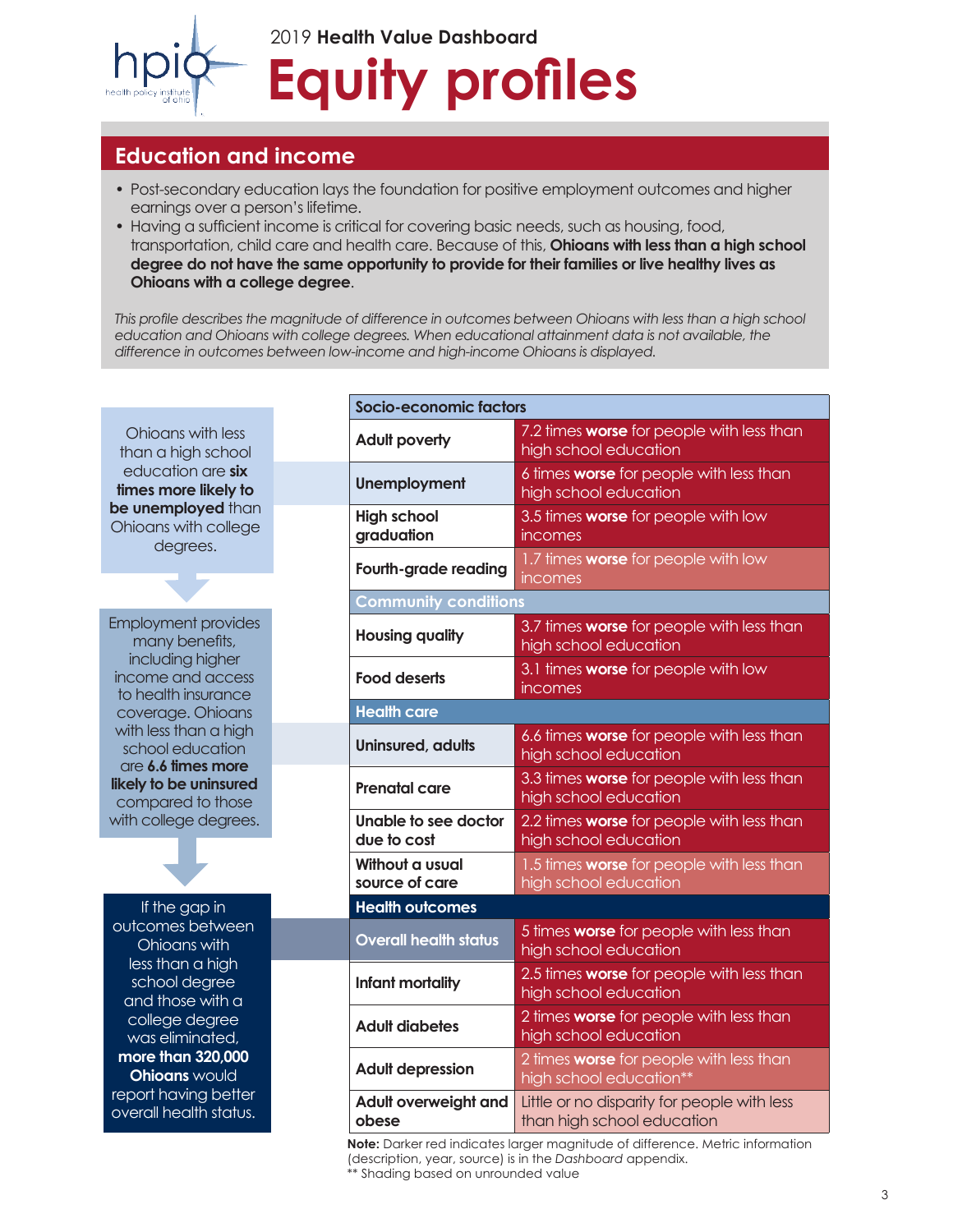

## **Equity profiles** 2019 **Health Value Dashboard**

## **Disability status**

healthy life, regardless of disability status.

- Ohioans with disabilities face many barriers to health, including lack of adequate employment accomodation and lack of accessible health care, transportation, housing and recreation.
- The misperception that people with disabilities cannot be healthy or productive, coupled with other barriers to health, means that **Ohioans with disabilities do not have the same opportunity to live healthy lives as Ohioans without disabilities**.

*This profile describes the magnitude of difference in outcomes between Ohioans with and without disabilities.*

| Ohioans with disabilities                                                                                                                                                                                                  |                                      | Socio-economic factors                                   |  |
|----------------------------------------------------------------------------------------------------------------------------------------------------------------------------------------------------------------------------|--------------------------------------|----------------------------------------------------------|--|
| are 2.5 times more likely<br>to be unemployed than<br>those without disabilities.                                                                                                                                          | <b>Unemployment</b>                  | 2.5 times worse for Ohioans with<br>disabilities         |  |
|                                                                                                                                                                                                                            | <b>High school</b><br>graduation     | 2.2 times worse for Ohioans with<br>disabilities         |  |
|                                                                                                                                                                                                                            | <b>Adult poverty</b>                 | 2 times <b>worse</b> for Ohioans with<br>disabilities    |  |
|                                                                                                                                                                                                                            | Child poverty                        | 1.7 times worse for Ohioans with<br>disabilities         |  |
|                                                                                                                                                                                                                            | Fourth-grade<br>reading              | 1.6 times worse for Ohioans with<br>disabilities         |  |
|                                                                                                                                                                                                                            | <b>Health care</b>                   |                                                          |  |
| <b>Employment provides</b><br>many benefits, including<br>higher income, the ability<br>to afford health care and                                                                                                          | Unable to see doctor<br>due to cost  | 2.4 times <b>worse</b> for Ohioans with<br>disabilities  |  |
|                                                                                                                                                                                                                            | Without a usual<br>source of care    | Little or no disparity for Ohioans with<br>disabilities  |  |
| improved mental health.                                                                                                                                                                                                    | Uninsured, adults                    | Little or no disparity for Ohioans with<br>disabilities* |  |
|                                                                                                                                                                                                                            | <b>Health outcomes</b>               |                                                          |  |
| <b>Ohioans with disabilities</b><br>are six times more<br>likely to report<br>fair or poor health<br>status than Ohioans<br>without disabilities.<br>Programs and policies<br>that are designed to<br>include Ohioans with | <b>Overall health</b><br>status      | 6 times <b>worse</b> for Ohioans with<br>disabilities    |  |
|                                                                                                                                                                                                                            | <b>Adult depression</b>              | 4 times <b>worse</b> for Ohioans with<br>disabilities    |  |
|                                                                                                                                                                                                                            | <b>Adult diabetes</b>                | 2.2 times worse for Ohioans with<br>disabilities         |  |
|                                                                                                                                                                                                                            | <b>Adult overweight</b><br>and obese | 1.1 times worse for Ohioans with<br>disabilities         |  |
| disabilities will enable<br>more Ohioans to live a                                                                                                                                                                         |                                      |                                                          |  |

**Note:** Darker red indicates larger magnitude of difference. Metric information (description, year, source) is in the *Dashboard* appendix. \*Disparity ratio is less than 1, indicating that outcomes are better for Ohioans with disabilities compared to Ohioans without disabilities.